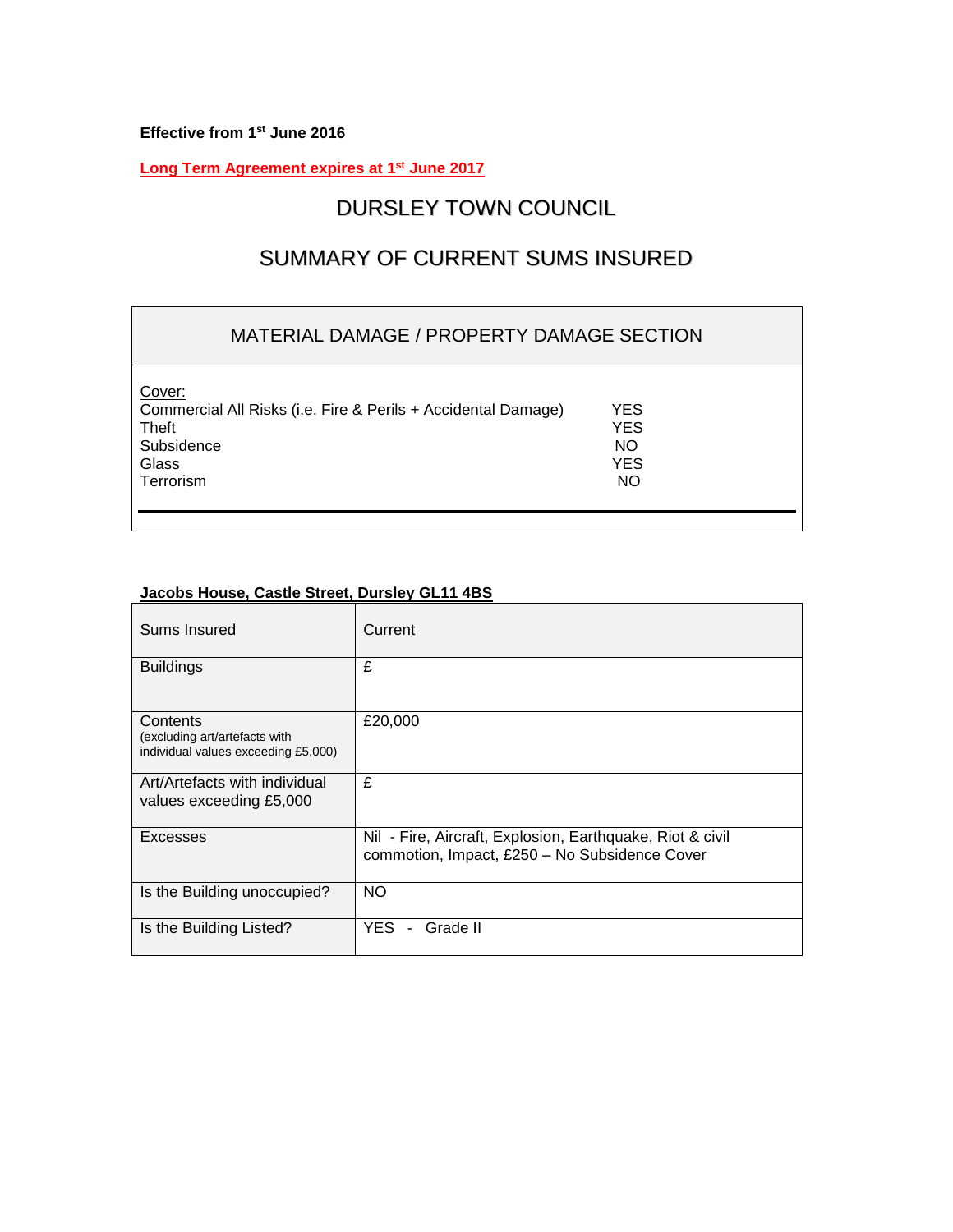| Sums Insured                                                                     | Current                                                                                                    |
|----------------------------------------------------------------------------------|------------------------------------------------------------------------------------------------------------|
| <b>Buildings</b>                                                                 | £44,782                                                                                                    |
| Contents<br>(excluding art/artefacts with<br>individual values exceeding £5,000) | £                                                                                                          |
| Art/Artefacts with individual<br>values exceeding £5,000                         | £                                                                                                          |
| Excesses                                                                         | Nil - Fire, Aircraft, Explosion, Earthquake, Riot & civil<br>commotion, Impact, £250 - No Subsidence Cover |
| Is the Building unoccupied?                                                      | <b>YES</b>                                                                                                 |
| Is the Building Listed?                                                          | <b>NO</b>                                                                                                  |

### **Shelter & Shed, Kingshill Cemetery, Dursley. GL11 5PX**

#### **Pavilion, Garage & Fences War Memorial Recreation Ground, Kingshill Road, Dursley. GL11 4BJ**

| Sums Insured                                                                     | Current                                                                                                    |
|----------------------------------------------------------------------------------|------------------------------------------------------------------------------------------------------------|
| <b>Buildings</b>                                                                 | £203,452<br>Includes Tennis Courts & fences                                                                |
| Contents<br>(excluding art/artefacts with<br>individual values exceeding £5,000) | £                                                                                                          |
| Art/Artefacts with individual<br>values exceeding £5,000                         | £                                                                                                          |
| Excesses                                                                         | Nil - Fire, Aircraft, Explosion, Earthquake, Riot & civil<br>commotion, Impact, £250 - No Subsidence Cover |
| Is the Building unoccupied?                                                      | <b>YES</b>                                                                                                 |
| Is the Building Listed?                                                          | <b>NO</b>                                                                                                  |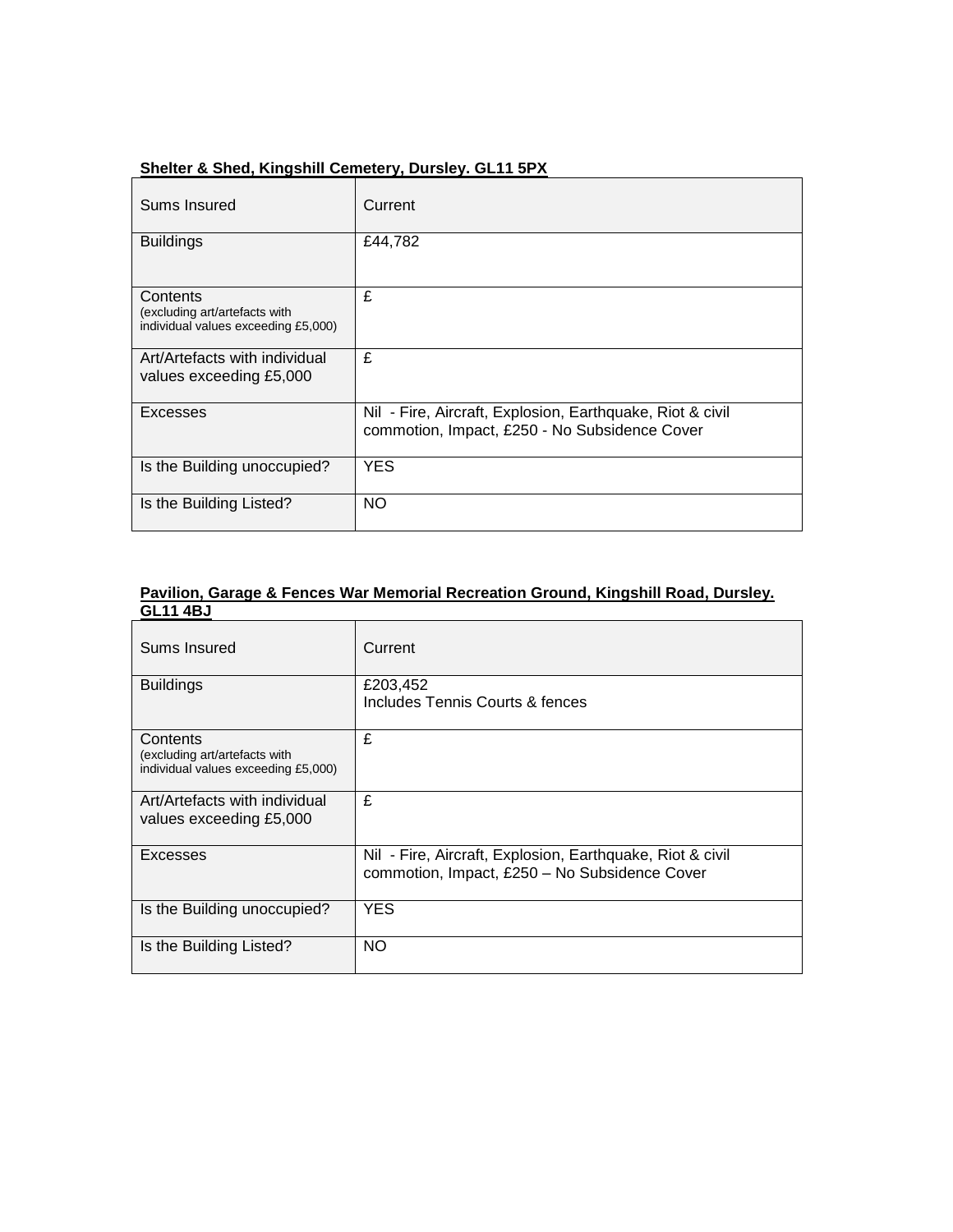# Sums Insured Current Buildings E6,181 **Contents** (excluding art/artefacts with individual values exceeding £5,000) £ Art/Artefacts with individual values exceeding £5,000 £ Excesses Nil - Fire, Aircraft, Explosion, Earthquake, Riot & civil commotion, Impact, £250 – No Subsidence Cover Is the Building unoccupied? | n/a Is the Building Listed? | n/a

### **Playground Shelter, Kingshill Road, Dursley GL11 4DG**

#### **MISCELLANEOUS**

| Sums Insured                                   | Current                                                                                                    |
|------------------------------------------------|------------------------------------------------------------------------------------------------------------|
| <b>Cemetery Gates &amp; Fences</b>             | £9,591                                                                                                     |
| <b>Street Furniture</b>                        | £88,353                                                                                                    |
| War Memorials, Gates &<br><b>Stone Pillars</b> | £36,765                                                                                                    |
| Playground Equipment &<br><b>Surfaces</b>      | £247,718                                                                                                   |
| Tennis Court Surfaces & Nets                   | £21,503                                                                                                    |
| Other (provide details)                        | £                                                                                                          |
| Excesses                                       | Nil - Fire, Aircraft, Explosion, Earthquake, Riot & civil<br>commotion, Impact, £250 - No Subsidence Cover |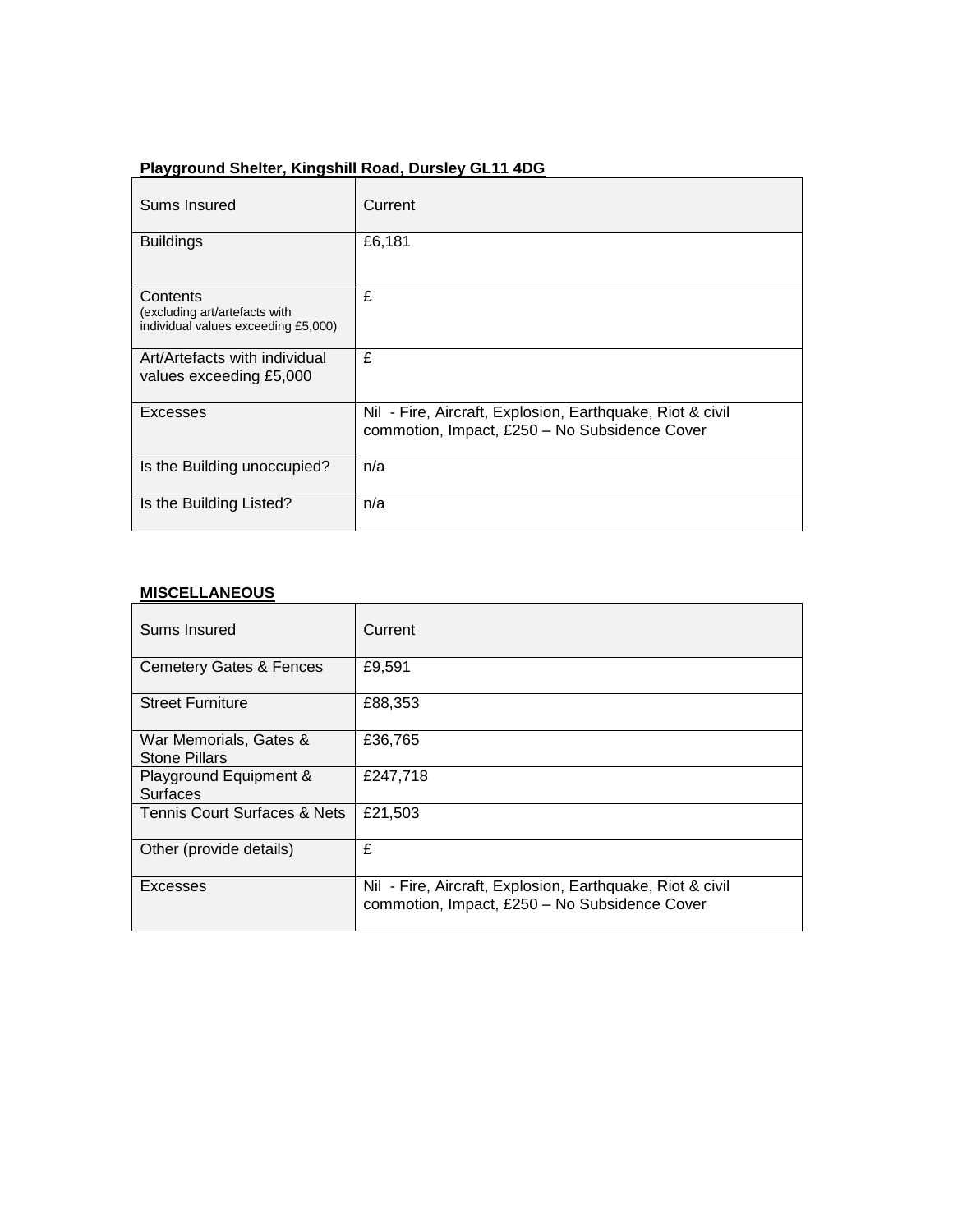Notable Conditions, Exclusions, Warranties applicable to this section:

'Contents' excludes:

- Theft of works of art, rare books or gold and silver articles over £5,000 individual value, or more than £10,000 in total.
- Computers/audio/visual equip over £50,000
- Wines/spirits/tobacco over £1,000
- Theft of furs, jewellery and precious stones

Unless specifically noted.

Excludes theft from Buildings unless involving violent or forced entry or exit, (but does includes Theft of Buildings, e.g. lead, plaques etc without this stipulation)

Reasonable precautions condition including maintenance of any fire extinguishers and implementation of security when closed.

Checked: YES

| <b>BUSINESS ALL RISK (Anywhere in UK)</b>                 |                                                             |
|-----------------------------------------------------------|-------------------------------------------------------------|
| Sums Insured                                              | Current                                                     |
| Regalia                                                   | £ 2,308<br>(cover extended to Worldwide for 90 days a year) |
| Garden Machinery & Tools                                  | £26,557                                                     |
| <b>CCTV</b>                                               | £ NIL                                                       |
| Laptop & associated<br>software, keyboard & carry<br>case | £1,426                                                      |
| Christmas lights/Permanent<br>Lights                      | £11,829                                                     |
| Viewsonic Projector                                       | £605                                                        |
| <b>Heras Fencing</b>                                      | £667                                                        |
| Speedar Speed Gun                                         | £829                                                        |
| <b>High Output Broadcast Grit</b><br>Spreader             | £352                                                        |
| Speedwatch signs                                          | £465                                                        |
| Excesses                                                  | Nil - Fire, Lightning, Explosion £50 - all others           |
| Notable Conditions, Exclusions, Warranties applicable:    |                                                             |
| Excludes theft from vehicles not involving forced entry   |                                                             |
| Checked: Yes/No                                           |                                                             |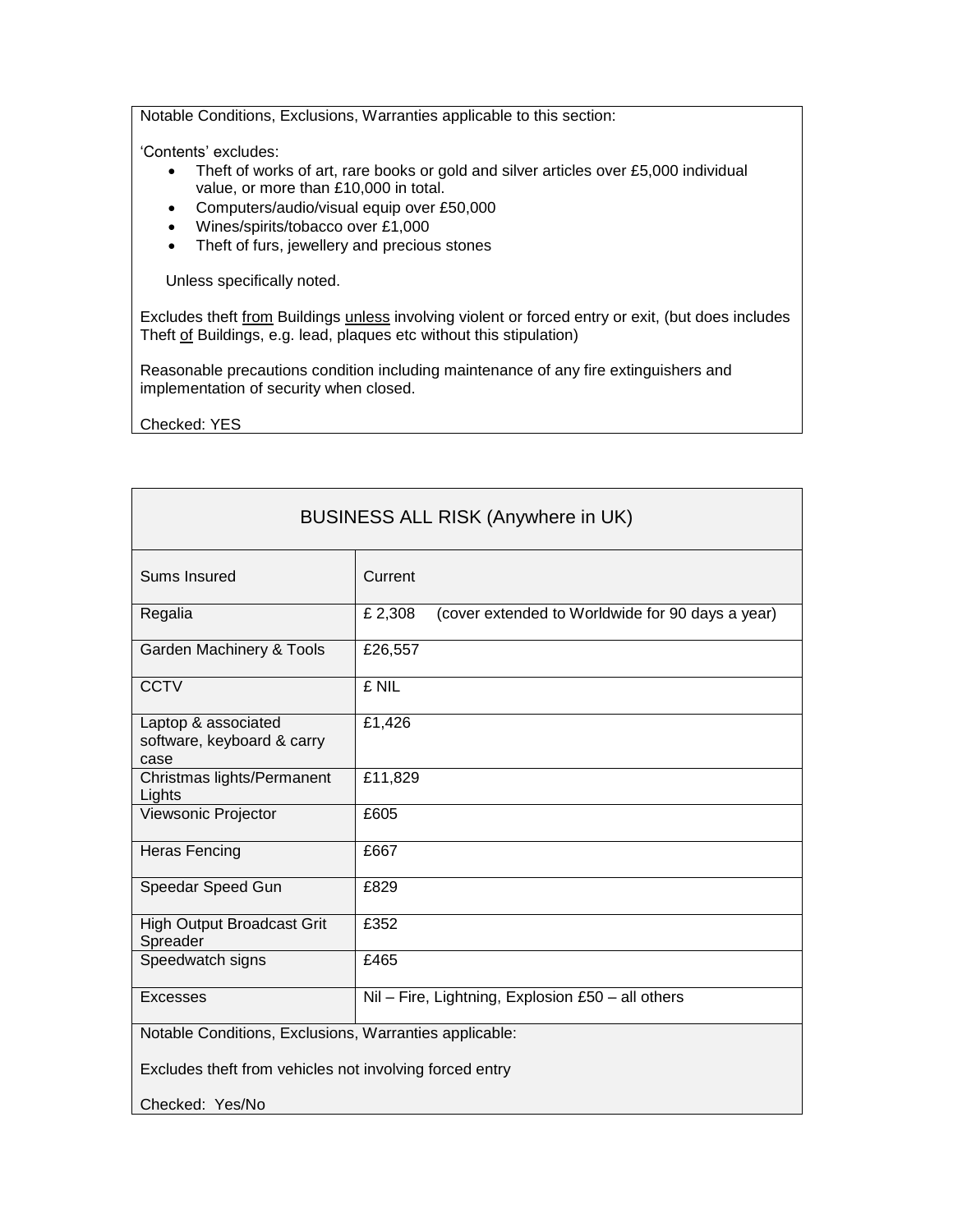| <b>MONEY</b>                                                                                        |                                                                                                                                                                             |  |
|-----------------------------------------------------------------------------------------------------|-----------------------------------------------------------------------------------------------------------------------------------------------------------------------------|--|
| Sums Insured                                                                                        | Current                                                                                                                                                                     |  |
| <b>Estimated Annual Carryings</b>                                                                   | £27,078                                                                                                                                                                     |  |
| Non-negotiable money                                                                                | £250,000                                                                                                                                                                    |  |
| Cash on the premises in<br>working hours, or in transit, or<br>in bank night safe                   | £1,000                                                                                                                                                                      |  |
| Cash on the premises out of<br>working hours, in a safe                                             | £1,000                                                                                                                                                                      |  |
| Cash on the premises out of<br>working hours, not in a safe                                         | £250                                                                                                                                                                        |  |
| Cash in the private homes of<br>authorised employees                                                | £500                                                                                                                                                                        |  |
| Personal Injury (Assault)<br><b>Benefits</b>                                                        | Capital benefits - £10,000<br>Weekly benefits - £100/£50                                                                                                                    |  |
| <b>Cash Carrying Limits</b>                                                                         | Up to $£2,000 - 1$ person<br>Over £2,000 up to £5,000 - a minimum of 2 persons<br>Over £5,000 up to £8,000 - a minimum of 3 persons<br>Over £8,000 - a minimum of 4 persons |  |
| Notable Conditions, Exclusions, Warranties applicable:                                              |                                                                                                                                                                             |  |
| Private transport is to be used for amounts greater than £2,000 over distances 0.5 miles or<br>more |                                                                                                                                                                             |  |
| Excludes loss from unattended vehicles or from vending machines                                     |                                                                                                                                                                             |  |
| Excludes assault benefits for persons under 16 or over 80 years of age                              |                                                                                                                                                                             |  |
| Record keeping condition applies                                                                    |                                                                                                                                                                             |  |
| Keys warranty applies (removal from premises)                                                       |                                                                                                                                                                             |  |
| Excludes acts of dishonesty unless discovered within 7 days                                         |                                                                                                                                                                             |  |
| Checked: Yes/No                                                                                     |                                                                                                                                                                             |  |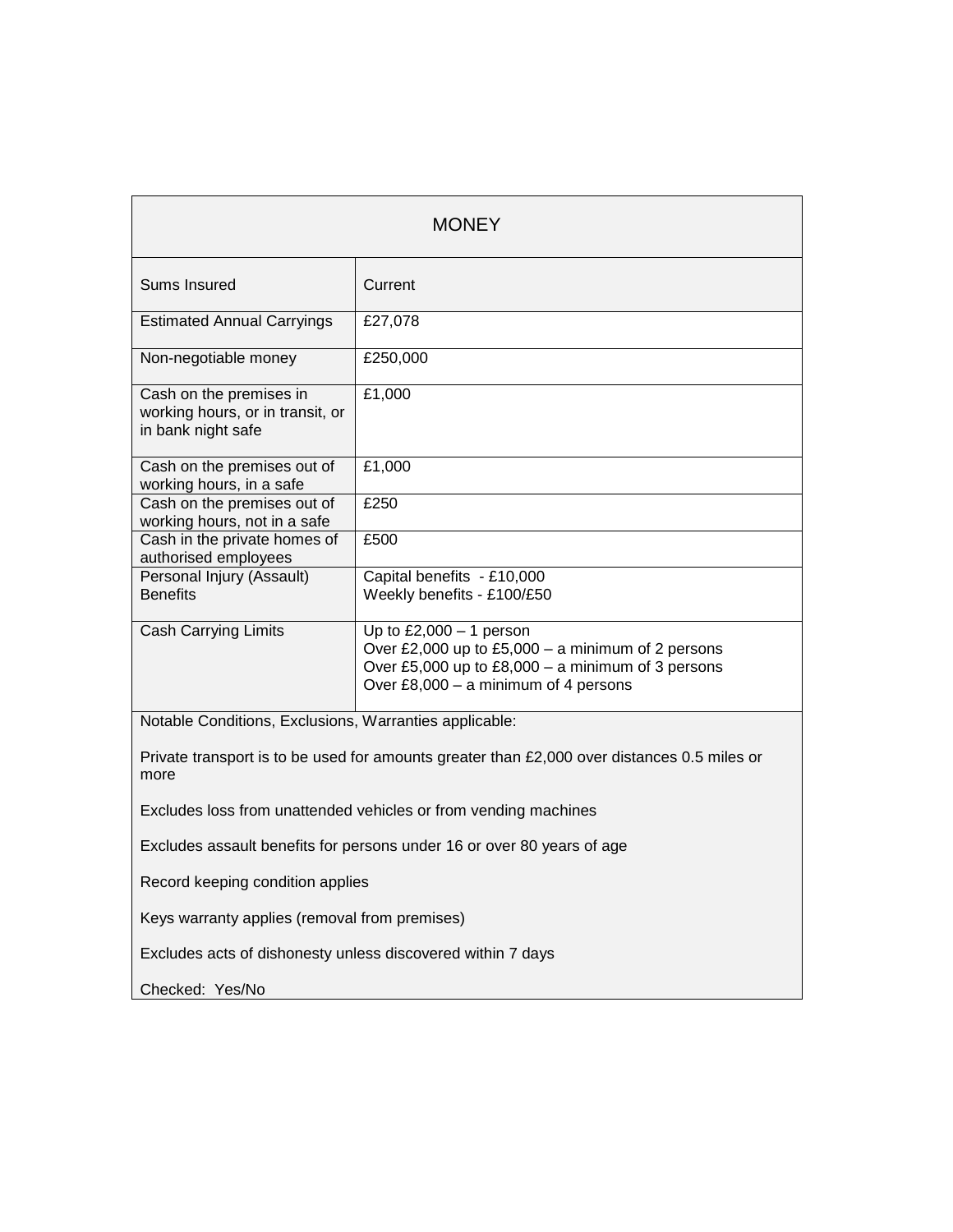## EMPLOYEE DISHONESTY (FIDELITY GUARANTEE)

|                    | Current                                |
|--------------------|----------------------------------------|
| Persons covered    | <b>Employees &amp; Council Members</b> |
| Limit of Indemnity | £123,197                               |
| <b>Excess</b>      | £250                                   |

Notable Conditions, Exclusions, Warranties applicable:

References condition – You must obtain & maintain a record of satisfactory references (Limit of liability will be restricted to 10% of sum insured/claim (max £50,000) where references are not available to the Insurer at the time of the claim).

Controls condition (procedures)

Checked: Yes/No

| <b>BUSINESS INTERRUPTION</b><br>(Financial loss following damage to item/s under Material Damage section) |                                     |                                  |
|-----------------------------------------------------------------------------------------------------------|-------------------------------------|----------------------------------|
| Sum Insured                                                                                               | Current                             |                                  |
| Loss of Gross Profit                                                                                      | Sum Insured:                        | £                                |
| (including Payroll)                                                                                       | Maximum Indemnity period:           | months                           |
| Loss of Rent                                                                                              | Sum Insured:                        | £                                |
|                                                                                                           | Maximum Indemnity period:           | months                           |
| Loss of Revenue                                                                                           | Sum Insured:                        | £                                |
|                                                                                                           | Maximum Indemnity period:           | months                           |
| Increased Cost of Working                                                                                 | Sum Insured:                        | £50,000 (included automatically) |
|                                                                                                           | Maximum Indemnity period: 12 months |                                  |
| Notable Extensions applicable:                                                                            |                                     |                                  |

Denial of Access

Full Failure of Public Utilities (the failure must last at least 4hrs in respect of water/gas/electricity and at least 24hrs for phones, £10,000 limit)

Notifiable Diseases (3 months max period, £10,000 limit) Checked: Yes/No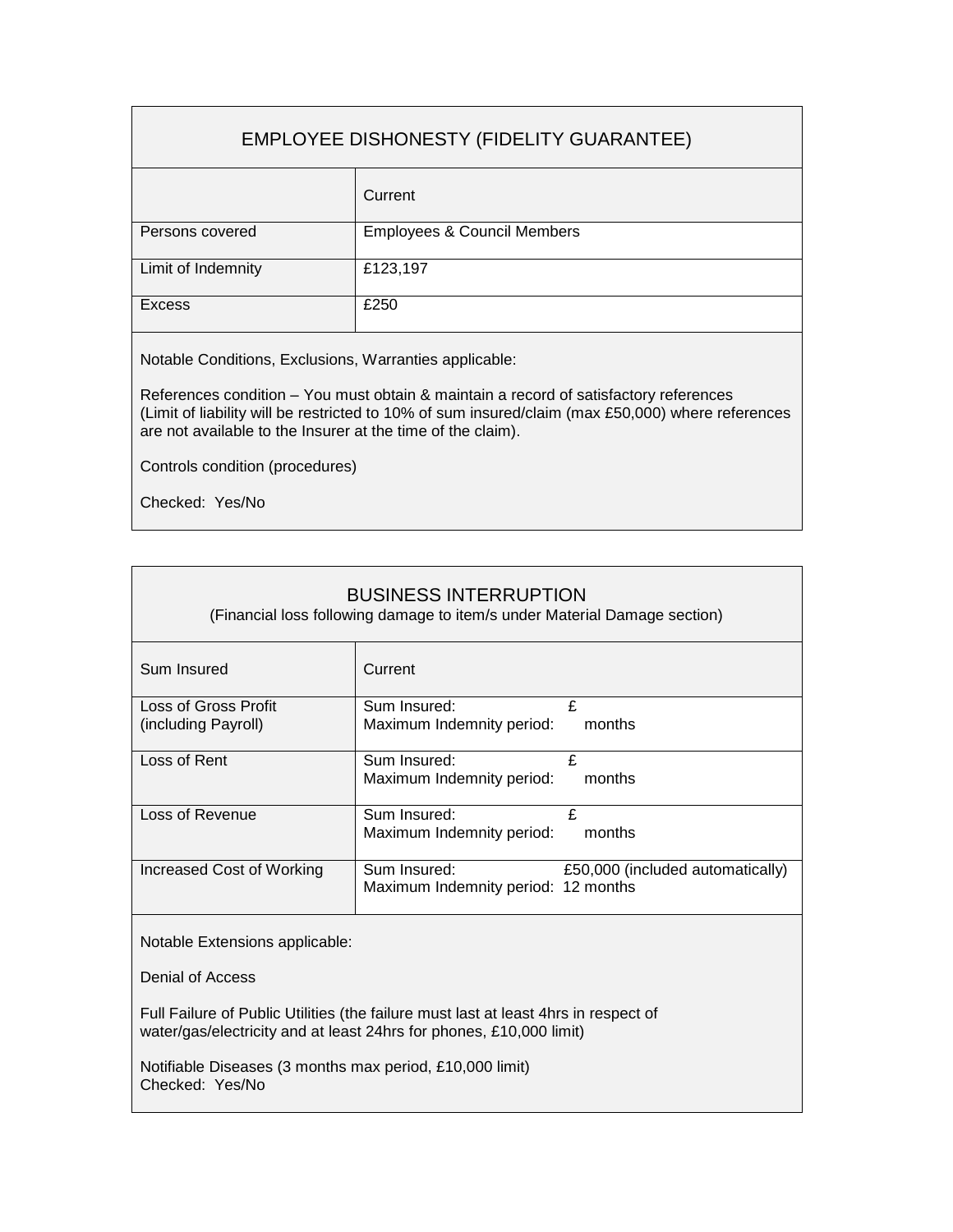| <b>LIABILITIES</b>                                                                                                                                                                                                                                                                                                                                                                                                             |                                                                                                                                  |  |
|--------------------------------------------------------------------------------------------------------------------------------------------------------------------------------------------------------------------------------------------------------------------------------------------------------------------------------------------------------------------------------------------------------------------------------|----------------------------------------------------------------------------------------------------------------------------------|--|
| <b>Indemnity Limits / Estimates</b>                                                                                                                                                                                                                                                                                                                                                                                            | Current                                                                                                                          |  |
| Employers' Liability Limit of Indemnity                                                                                                                                                                                                                                                                                                                                                                                        | £10 million                                                                                                                      |  |
| Public/Products Liability Limit of Indemnity                                                                                                                                                                                                                                                                                                                                                                                   | £10million<br>Includes:<br>Libel & Slander - £250,000<br>Hirers' Liability $-$ £2,000,000<br>Environmental Clean Up Costs - £1m  |  |
| Estimates:                                                                                                                                                                                                                                                                                                                                                                                                                     |                                                                                                                                  |  |
| Annual Income (including Precept)<br>Clerical wage-roll & number of staff<br>Manual wage-roll & number of staff<br>Payments to Bona Fide Sub Contractors<br>Max number of volunteers<br>Max number of volunteers on duty at any one time<br>Do you have work with children under the age of<br>16?<br>Have you taken on any additional responsibilities<br>during the last 12 months from the District Council<br>or elsewhere | £251,140<br>£76,907 & 2 full & 2 part-time people<br>£48,754 & 2 people<br>£8,700 cutting of playing fields & verges<br>20<br>10 |  |
| Annual Events included under the liability                                                                                                                                                                                                                                                                                                                                                                                     | List included events                                                                                                             |  |
| insurance, (additional events should be notified to<br>us prior to occurrence)                                                                                                                                                                                                                                                                                                                                                 | Christmas Lights<br>Pancake Race<br>Parade                                                                                       |  |
| Endorsements/Extensions:                                                                                                                                                                                                                                                                                                                                                                                                       | - Environmental statutory clean-up costs<br>- £1,000,000 all events any one period<br>of insurance.                              |  |
| <b>Excess</b>                                                                                                                                                                                                                                                                                                                                                                                                                  | Third Party Property Damage - £250<br>Libel & Slander - £1,000 or 10% - lowest<br>All others - Nil                               |  |
| Notable Conditions, Exclusions, Warranties applicable:                                                                                                                                                                                                                                                                                                                                                                         |                                                                                                                                  |  |
| Terrorism limit restricted to £5 million for Employers Liability and £2 million for Public Liability<br>Excludes asbestos (Public Liability)                                                                                                                                                                                                                                                                                   |                                                                                                                                  |  |
| <b>Additional Information</b>                                                                                                                                                                                                                                                                                                                                                                                                  |                                                                                                                                  |  |
| Do the council undertake any work with Children under the age of 16?<br>Do the council organise overseas twinning involving children?                                                                                                                                                                                                                                                                                          |                                                                                                                                  |  |
| Are the Council responsible for Public Parks/toilets, playgrounds, skateboard parks or car<br>parks                                                                                                                                                                                                                                                                                                                            |                                                                                                                                  |  |
| Checked: Yes/No                                                                                                                                                                                                                                                                                                                                                                                                                |                                                                                                                                  |  |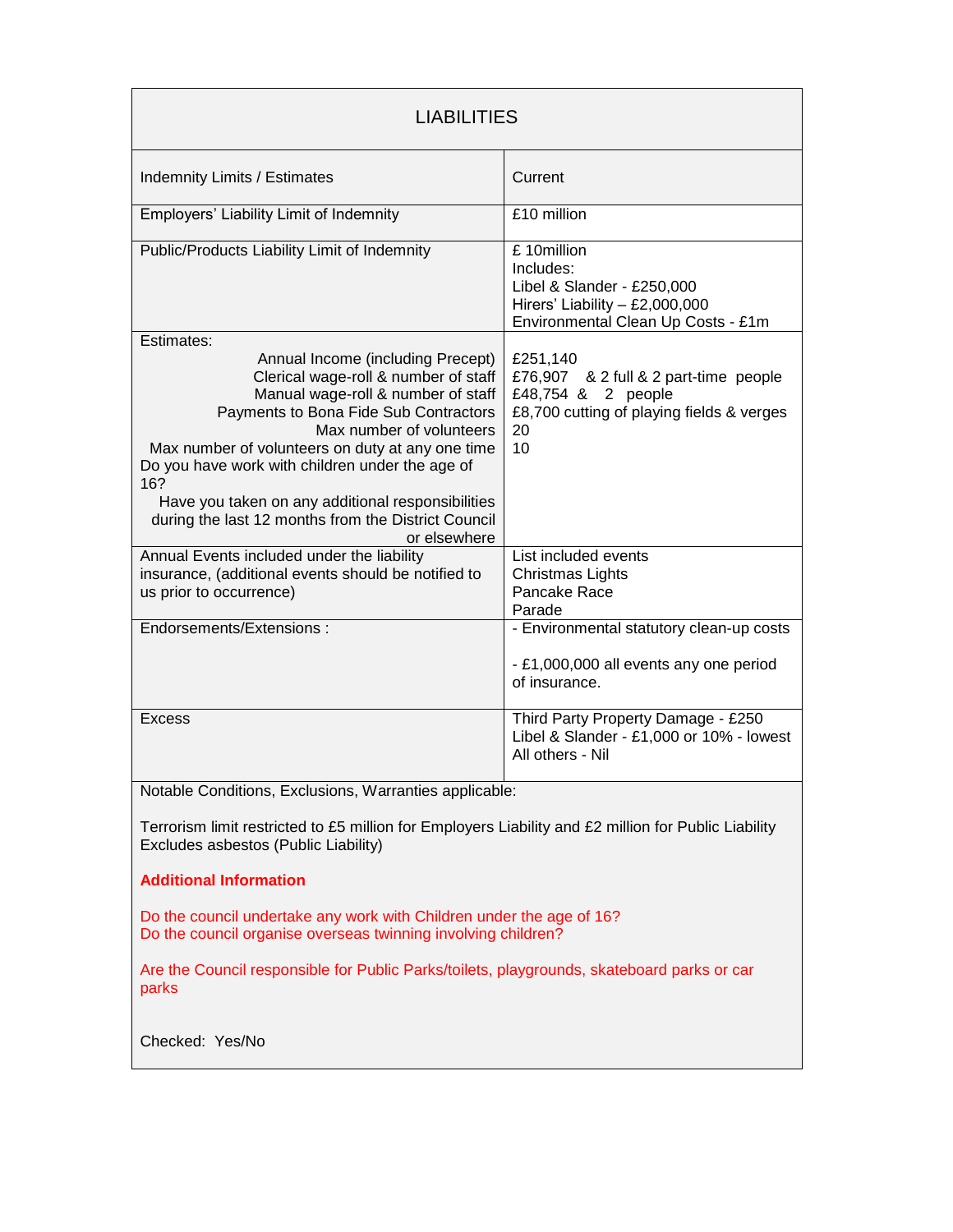#### Employers' Liability Tracing Office (ELTO)

The Employers' Liability Tracing Office (ELTO) is an insurance industry wide initiative that has been set up to help those who have suffered injury or disease in the workplace identify the relevant Employers Liability insurer quickly and efficiently via a centralised database of records.

All insurer members of ELTO will be required to submit details of each policy they write that provides employers' liability cover for inclusion on the database that incepts or renews on or after 1 st April 2011.

From 1<sup>st</sup> April 2012 this information will be supplemented by inclusion of the Employers Reference Number (ERN) for all policyholders and any subsidiary companies insured under the same contract.

Your Employers Reference Number(s) is/are recorded as: - 214/074K

| LEGAL PROTECTION - included automatically                                                                                                                                                              |                                                                                                                             |
|--------------------------------------------------------------------------------------------------------------------------------------------------------------------------------------------------------|-----------------------------------------------------------------------------------------------------------------------------|
| <b>Indemnity Limits</b>                                                                                                                                                                                | Current                                                                                                                     |
| Standard cover:<br>Includes:<br><b>Employment disputes</b><br>Compensation awards<br>Service occupancy<br>Legal defence<br><b>Property Protection</b><br><b>Bodily Injury</b><br><b>Tax Protection</b> | £100,000 limit                                                                                                              |
| Optional extra covers:<br>Contract disputes<br>Tenancy disputes<br><b>Statutory licence</b><br>Debt recover                                                                                            | $- NO$<br>$- NO$<br>$- NO$<br>$- NO$                                                                                        |
| <b>Excess</b>                                                                                                                                                                                          | £200 for tax aspect enquiries<br>(Insert the applicable additional excess(es) if any optional extra<br>covers are included) |
| Notable Conditions, Exclusions, Warranties applicable:<br>Excludes cases not involving a reasonable chance of success                                                                                  |                                                                                                                             |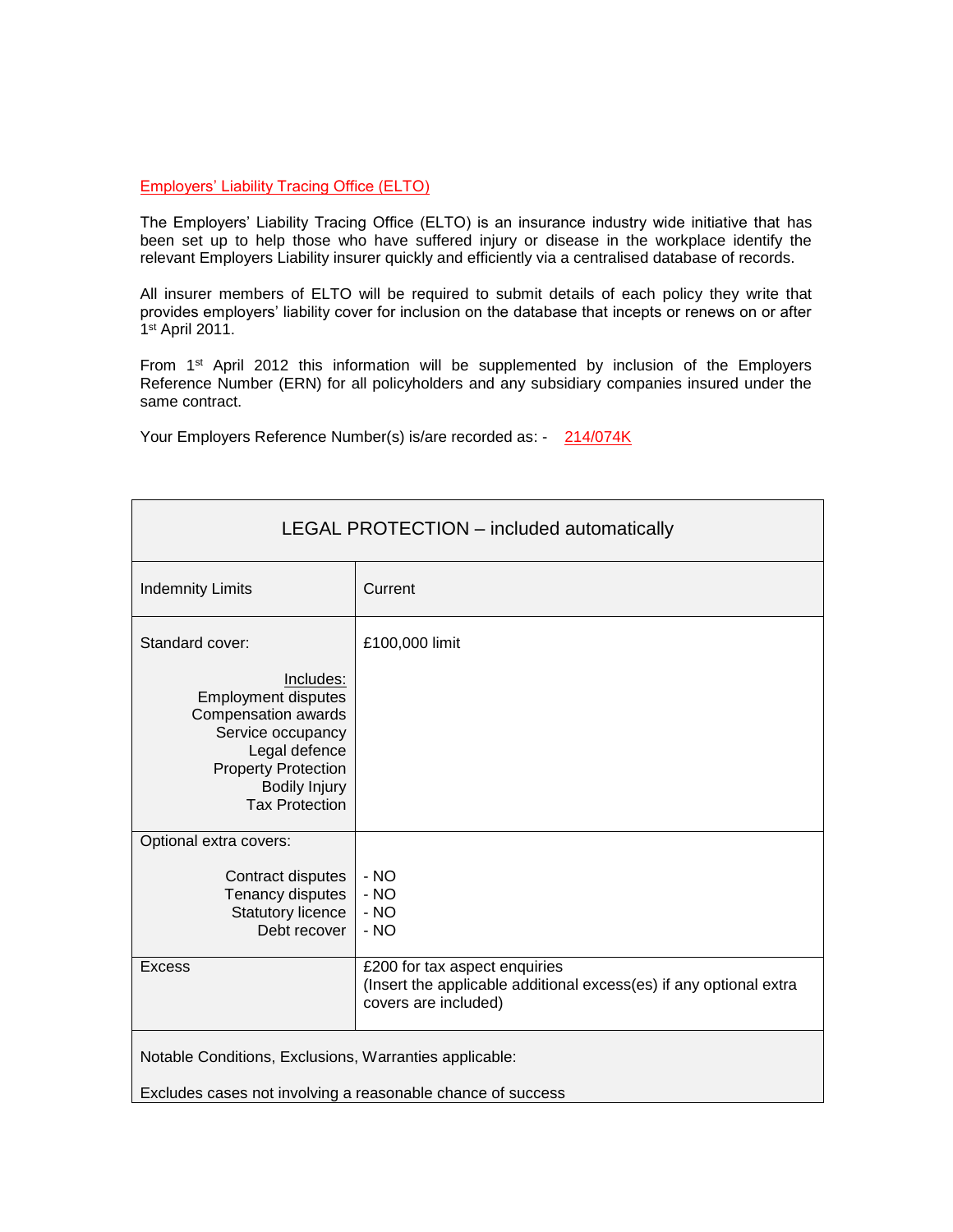Client must take Insurer advice before taking any actions and follow Insurer advice.

Excludes claims in excess of £2000 for tax aspect enquiries

Checked: Yes/No

IMPORTANT NOTE

Cover under the compensation award section of this section of the policy is dependant upon certain terms and conditions being met often including the need to take and follow advice from the Legal Advice Helpline- (0845 300 1899)

The main circumstances that would give rise to the need to contact the advice line would be the following scenarios.

1. You are considering disciplining and giving an employee at least a written warning.

2. The employee has submitted a grievance or complaint which should be properly treated as a grievance.

3. You are proposing to terminate a fixed term contract.

4. You are proposing to make a person redundant.

5. When you receive a discrimination questionnaire, or equal pay questionnaire.

Under the terms of the policy it is important to note that in cases involving breach of statutory duty, i.e. discrimination and public interest disclosure matters the compensation awards cover will not be applicable if legal advice was not sought and followed from the advice line.

## MANAGEMENT LIABILITY – included automatically

| <b>Indemnity Limits</b> | Current                        |
|-------------------------|--------------------------------|
| <b>Persons Covered</b>  | Any employee or council member |
| Limit                   | £250,000                       |
| <b>Excess</b>           | Nil                            |
|                         |                                |

Notable Conditions, Exclusions, Warranties applicable:

Excludes Professional services, pensions or savings schemes.

Excludes claims where there are no prospects of success.

Checked: Yes/No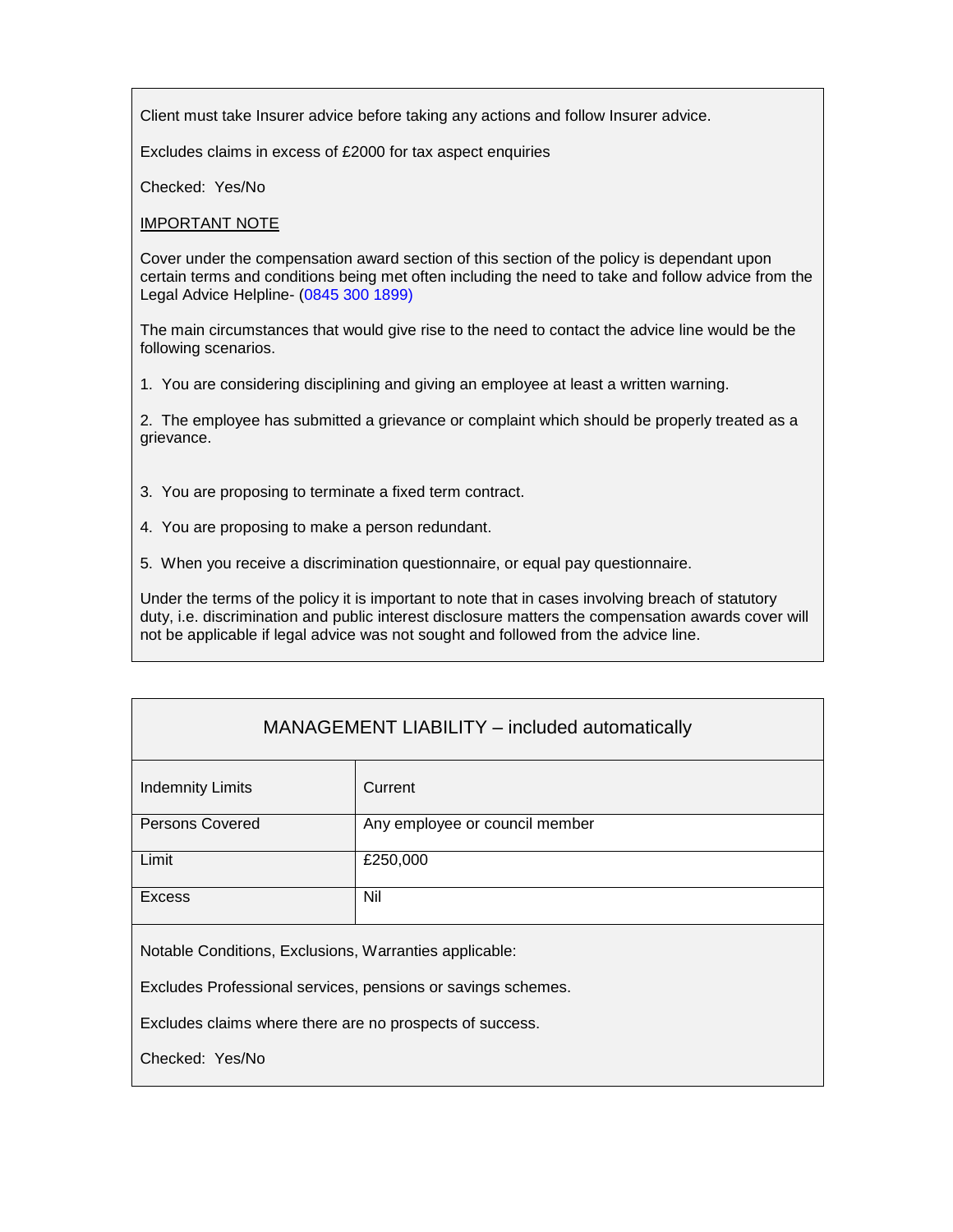| PERSONAL ACCIDENT                                                           |                                                                                                                                                                                                                                                                                                     |
|-----------------------------------------------------------------------------|-----------------------------------------------------------------------------------------------------------------------------------------------------------------------------------------------------------------------------------------------------------------------------------------------------|
| <b>Indemnity Limits / Estimates</b>                                         | Current                                                                                                                                                                                                                                                                                             |
| Persons Covered                                                             | Employees:<br><b>YES</b><br><b>Council Members: YES</b><br>Volunteers:<br><b>YES</b>                                                                                                                                                                                                                |
| Operative period                                                            | Employees:<br>24 hours a day, every day<br>Council Members: 24 hours a day, every day<br>Whilst performing Council duties<br>Volunteers:                                                                                                                                                            |
| <b>Benefits Payable</b>                                                     | Employees:<br>Capital benefits (e.g. Death) - £40,000<br>Weekly benefits - £400 / £200<br><b>Council Members</b><br>- 17<br>Capital benefits (e.g. Death) - £20,000<br>Weekly benefits - £200/ £100<br>Volunteers<br>20<br>Capital benefits (e.g. Death) - £20,000<br>Weekly benefits - £200 / £100 |
| No. of Council members                                                      | 17                                                                                                                                                                                                                                                                                                  |
| <b>Deferment Period</b>                                                     | None                                                                                                                                                                                                                                                                                                |
| Maximum payment period                                                      | 104 weeks                                                                                                                                                                                                                                                                                           |
| Notable Conditions, Exclusions, Warranties applicable:                      |                                                                                                                                                                                                                                                                                                     |
| Age limit – 80 years of age, (unless specifically extended for individuals) |                                                                                                                                                                                                                                                                                                     |
| Excludes terrorism                                                          |                                                                                                                                                                                                                                                                                                     |
| Excludes hazardous sports & pursuits                                        |                                                                                                                                                                                                                                                                                                     |

Checked: Yes/No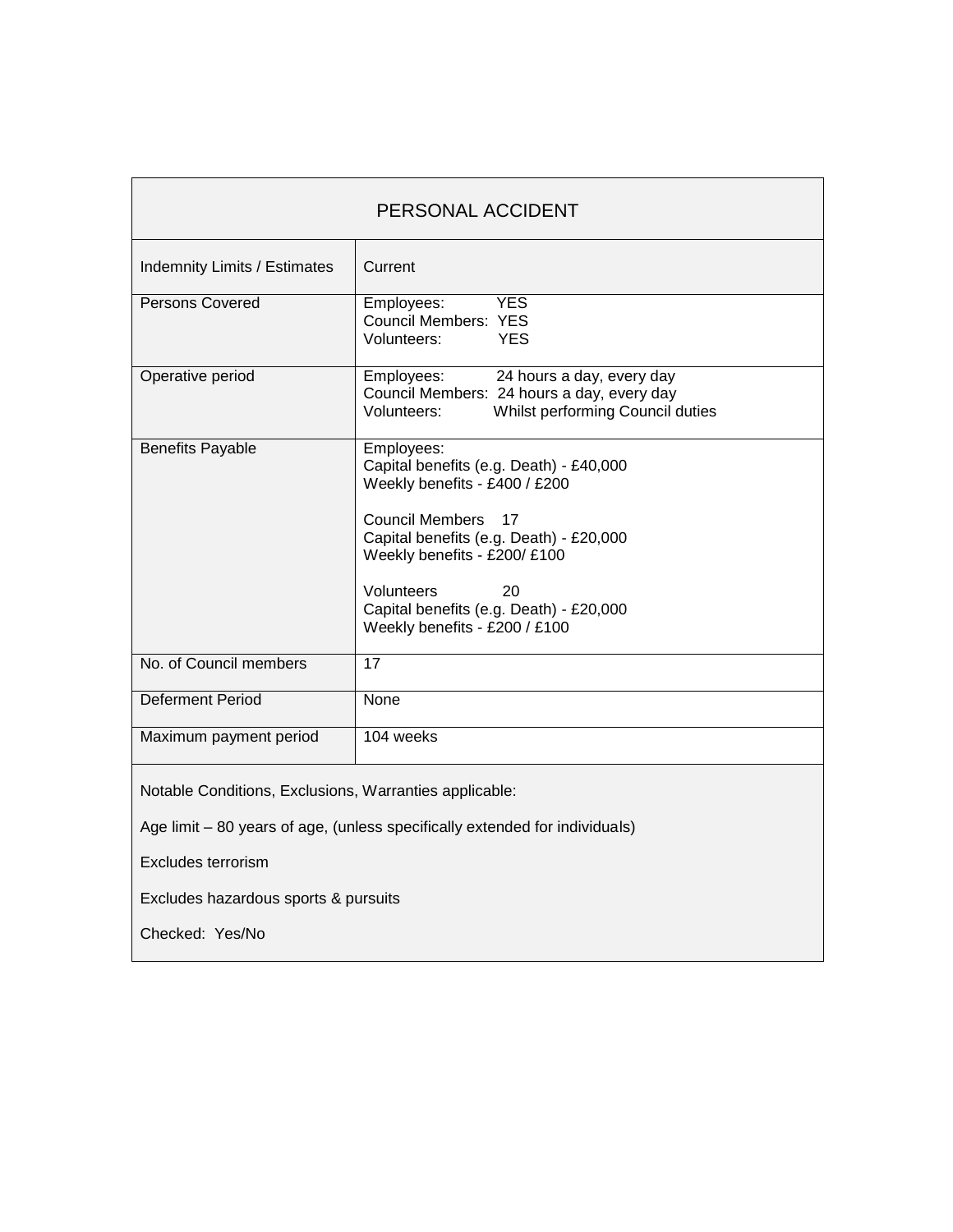| <b>BUSINESS TRAVEL - included automatically</b>                               |                                                                                                                                                                                                                                                         |
|-------------------------------------------------------------------------------|---------------------------------------------------------------------------------------------------------------------------------------------------------------------------------------------------------------------------------------------------------|
| <b>Indemnity Limits</b>                                                       | Current                                                                                                                                                                                                                                                 |
| Person covered                                                                | All Employees, Council Members, and their accompanying<br>spouses                                                                                                                                                                                       |
| Type of trips covered                                                         | Any authorised journey in connection with the Business including<br>any ancillary holiday                                                                                                                                                               |
| UK cover                                                                      | Yes, if overnight or by flight                                                                                                                                                                                                                          |
| EU cover                                                                      | $Yes - 21 days$                                                                                                                                                                                                                                         |
| Worldwide (including USA)                                                     | $Yes - 14 days$                                                                                                                                                                                                                                         |
| <b>Cover limits</b>                                                           | Medical - £1 million<br>Personal property - £2,000 (£750 any one item)<br>Money/cheques - £1,000 (money restricted to £750)<br>Disruption/Cancellation - £2,000<br>Travel delay - £20/£50 1st/Subs 12 hrs - £500 max<br>Personal Liability - £2 million |
| <b>Excess</b>                                                                 | £25 medical expenses, personal property or money                                                                                                                                                                                                        |
| Notable Conditions, Exclusions, Warranties applicable:                        |                                                                                                                                                                                                                                                         |
| Age limit - 80 years of age                                                   |                                                                                                                                                                                                                                                         |
| Excludes UK Medical expenses (as NHS available)                               |                                                                                                                                                                                                                                                         |
| Excludes Travel against medical advice                                        |                                                                                                                                                                                                                                                         |
| Excludes Theft from unattended vehicles unless secured and items out of sight |                                                                                                                                                                                                                                                         |
| Cancellation costs from the death, injury or sickness of persons over 75.     |                                                                                                                                                                                                                                                         |
| Checked: Yes/No                                                               |                                                                                                                                                                                                                                                         |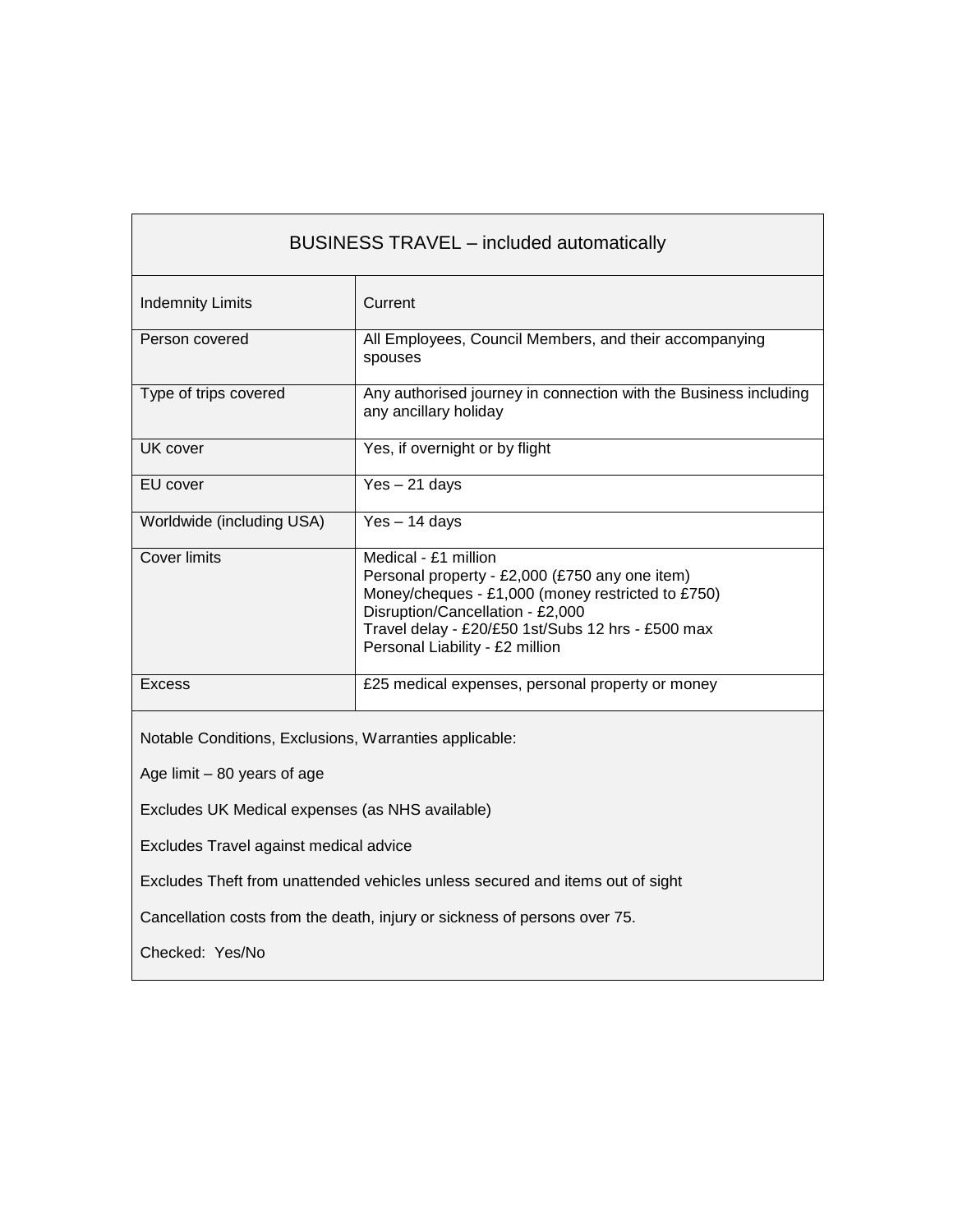## **Avoid Under Insurance**

Why not use our new exclusive **FREE**\* **TC 3+3** Town Council insurance building valuation service offered by

# barrett corp harrington

\*FREE OF CHARGE when terms are agreed in conjunction with a brand new 3 year Long Term Agreement, and you undertake to increase/reduce the sums insured in line with the valuation.

'TC 3+3' means the Town Council qualifies for the average waiver after the initial free valuation, then after 3 years you pay a nominal fee for a desktop telephone valuation, and when the revised sums insured are applied, Aviva will grant a further 3 years' average waiver. This is unique in the market place and exclusive to WPS Town Council clients.

When were the Council's Buildings last valued?

Were all of your buildings valued or specific buildings only?

Who carried out the rebuild valuations?

Have the Council been provided with details of our scheme valuation service provided by Barratt Corp Harrington? YES/NO

Is this something that you would be interested in hearing more about? YES/NO